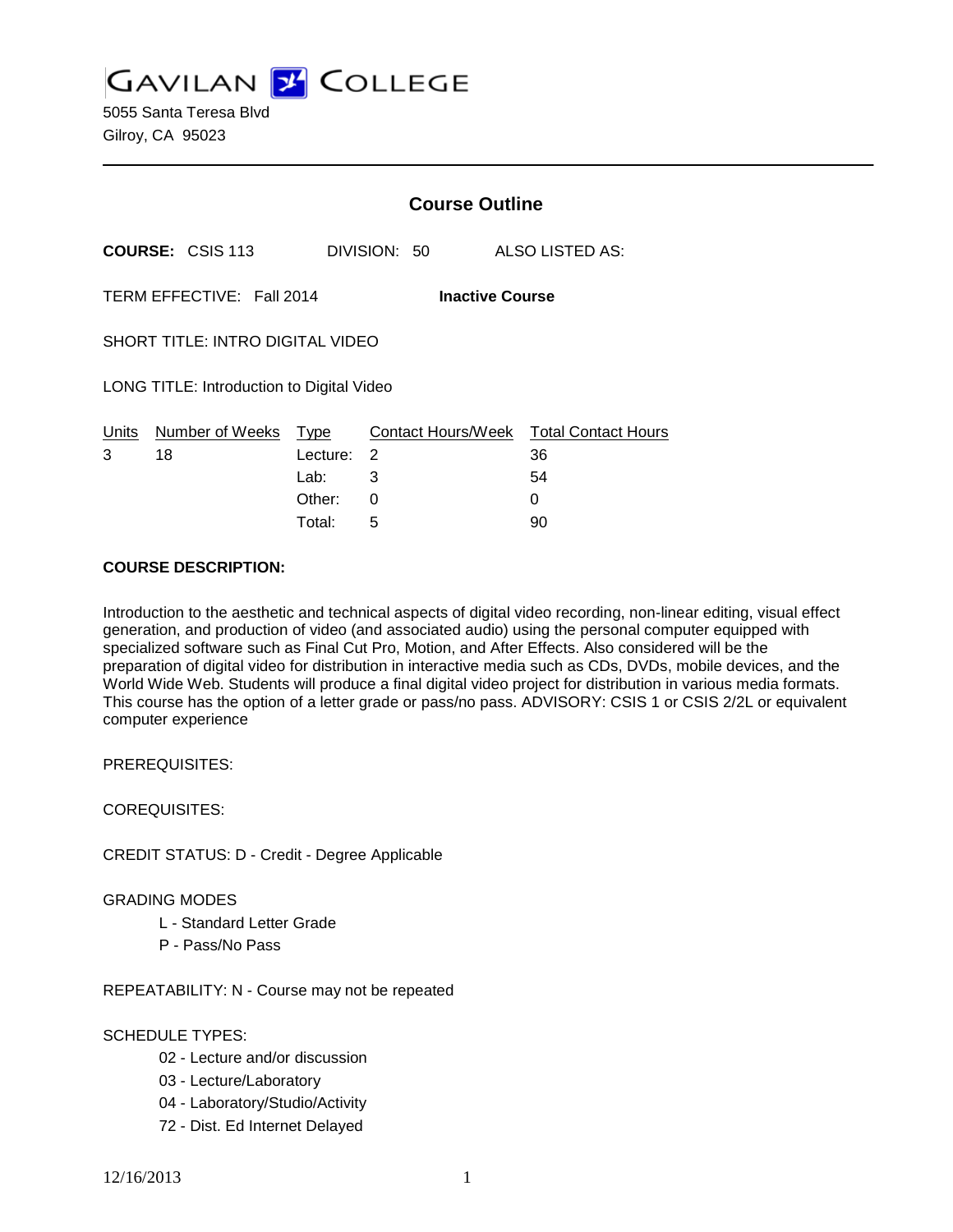### **STUDENT LEARNING OUTCOMES:**

1. Define, then analyze digital video/audio requirements for a multimedia project. Measure: Well written log line and project definition. PLO: core #1, option #2 ILO: COMM 1, 2, 4; COG 1, 2, 4; INFO COM 1, 3; AR 1 GE-LO: A3, A5, A6, A7, A8, A9, C2 Year Assessed: 2011-12

2. Plan the video production using standard preproduction techniques. Measure: Well-written synopsis/treatment and script, plus drawn storyboard. PLO: option #1 ILO: AR1; COMM 5; GE-LO: A3, A7, C1, Year Assessed: 2011-12

3. Understand and use modern video camcorders and accessory equipment to capture footage for a short video project as defined in #1 above. Measure: Good quality visual and sound in presentation of initial video material. Also, C or better on test #1.

PLO: #2 option ILO: AR 1; COMM 4 GE-LO: A7, C1 Year Assessed: 2011-12

4. Understand and apply fundamental editing concepts and esthetics to make a well-crafted visual story.

Measure: Completed video/film makes linear sense, looks good, and sound is complementary and clear.

PLO: option #1 ILO: AR 1; COMM 4; COG 4, 2; GE-LO: C1, C2 Year Assessed: 2011-12

5. Complete video project and prepare for distribution via broadcast, DVD/BD, web, and mobile devices. Measure: Video project completion and made available in at least two formats for distribution. PLO: option # 2, #1 ILO: COG 3; INFO COM 1, 2, 3 GE-LO: B7, C1 Year Assessed: 2011-12

## **CONTENT, STUDENT PERFORMANCE OBJECTIVES, OUT-OF-CLASS ASSIGNMENTS**

Inactive Course: 12/09/2013 Lec: 2:30 Lab: 3:45 HoursContent: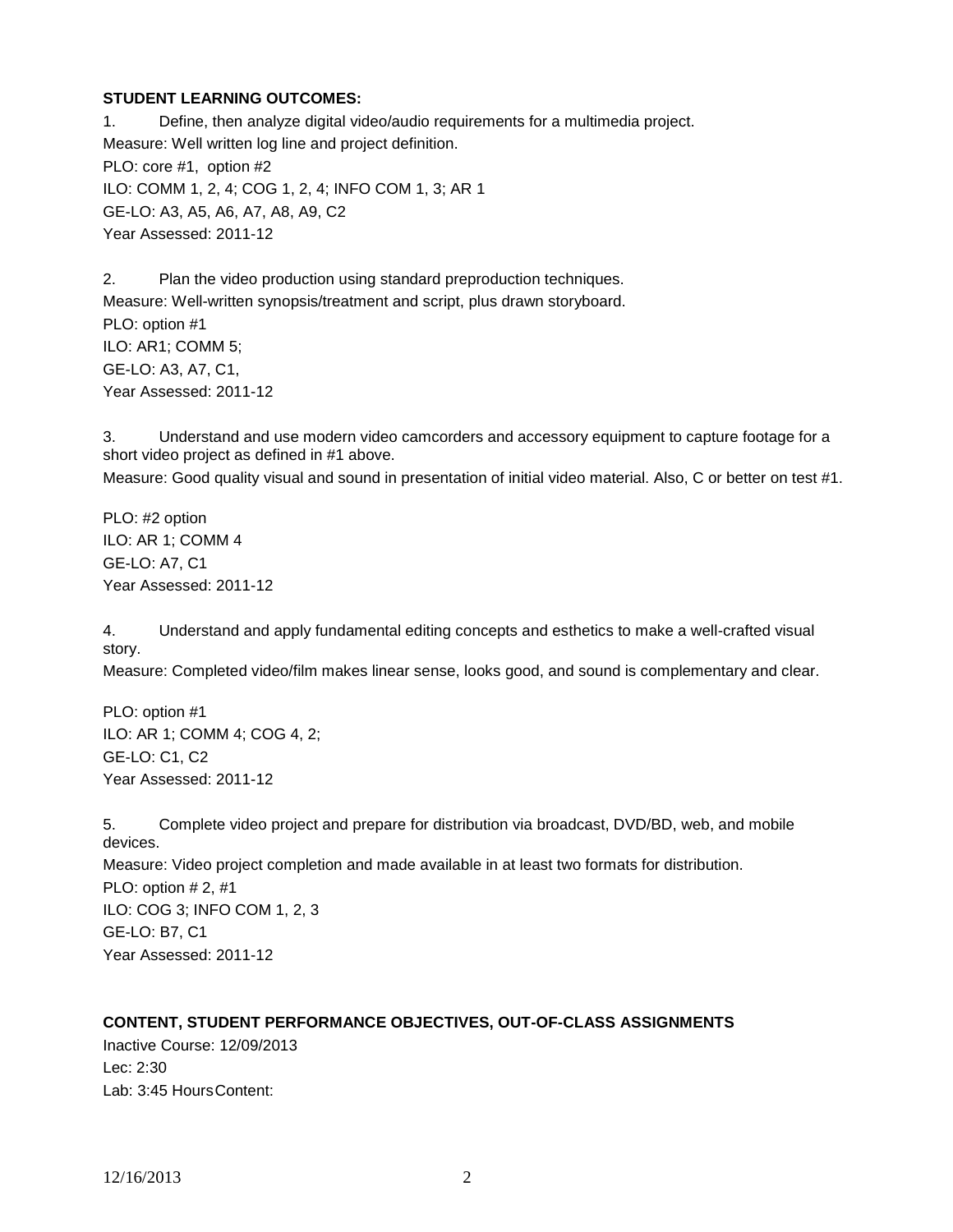Lecture: Introduction to class and Studio DM. Discussion of syllabus, schedule, requirements, and equipment availability/checkout. Examples of student projects. Digital Video basics. Linear non-linear editing. Explanation of final project.

Lab: Lab computer discussion and practice.

Student Performance Objectives (SPO):

Students will understand the scope of the class. Students will be able to use the computers in the digital media a lab

Out-of-Class Assignments:

Assignment: Get the book and read chapter 1, Setting up preferences in the editing software, and 2, the critical settings for good work flow. Review syllabus and schedule.

Lec: 2:30

Lab: 3:45 Hours Content:

Lecture: Movie project steps: Idea/concept, log line

(http://www.scriptologist.com/Magazine/Tips/Logline/logline.html), treatment (excellent forum at www.movietreatments.com/forums/forumdisplay.php?f=6), script, pitch, storyboard, production, postproduction, synopsis (examples at movies-synopsis.blogspot.com/), distribution. See DM 140 modular material. Watch Visions of Light. File types including High Definition. Containers vs. Co-Decs. Compression and temporal considerations. Camera/lens use. Final Cut Pro: Layout, concepts, and settings for system and caches.

Lab: Go here--http://hhh.gavilan.edu/rbeede/DM140Web/DM140Sched.html--and read/watch the material in Steps 1: Writing the Script, 2: Pre-Production, & 3: Production before next Monday.

Student Performance Objectives (SPO):

Students will be able to write a movie Log Line and a short treatment.. Students will be able to set up production steps for a small video production

Out-of-Class Assignments:

Assignment: Continue reading Chapters 1 & 2 in text. Assignment #1a: Write a log line. Prepare for discussion next week. #1b: Write a short treatment.

Lec: 2:30

Lab: 3:45 Hours Content:

Lecture: The video camera: white balance, importance of manual focus and aperture, zoom. Types of shots: pan vs. tracking, close-ups, etc. Basic lighting.

Lab: Log into Atomiclearning.com, Select Resources, then Video Storytelling Guide. Watch the video tutorials in sections on Story, Shots, Camera, and Extras.

Student Performance Objectives (SPO):

Students will explain video camera functions. Students will describe and use various types of shooting techniques. They will be able to construct a short Storyboard.

Out-of-Class Assignments:

Assignment: Continue reading chapter 2 and the Video production material. Assignment #2: Make a storyboard of at least one scene of your final project.

Lec: 2:30

Lab: 3:45 Hours Content:

Lecture: Camera/lens use. White balance, importance of manual focus and aperture, zoom. Watch the video The Cutting Edge

Lab: Script writing basics. See DM 140 schedule and read modules 4, Post-Production at http://hhh.gavilan.edu/rbeede/DM140Web/DM140Sched.html.

Student Performance Objectives (SPO):

Student will understand and set white balance, use manual focus, aperture, and zoom in a way to enhance the artistic image. Student will be able to take a number of clips and work through the post-production process of editing, visual effects, and graphics to produce a satisfactory basic edited movie.

Out-of-Class Assignments:

Assignment: Read by next week and study sections 1 - 13 of the Common Sense Photography outline. Read Chapter 3, How do I Ingest Media into Final Cut Pro.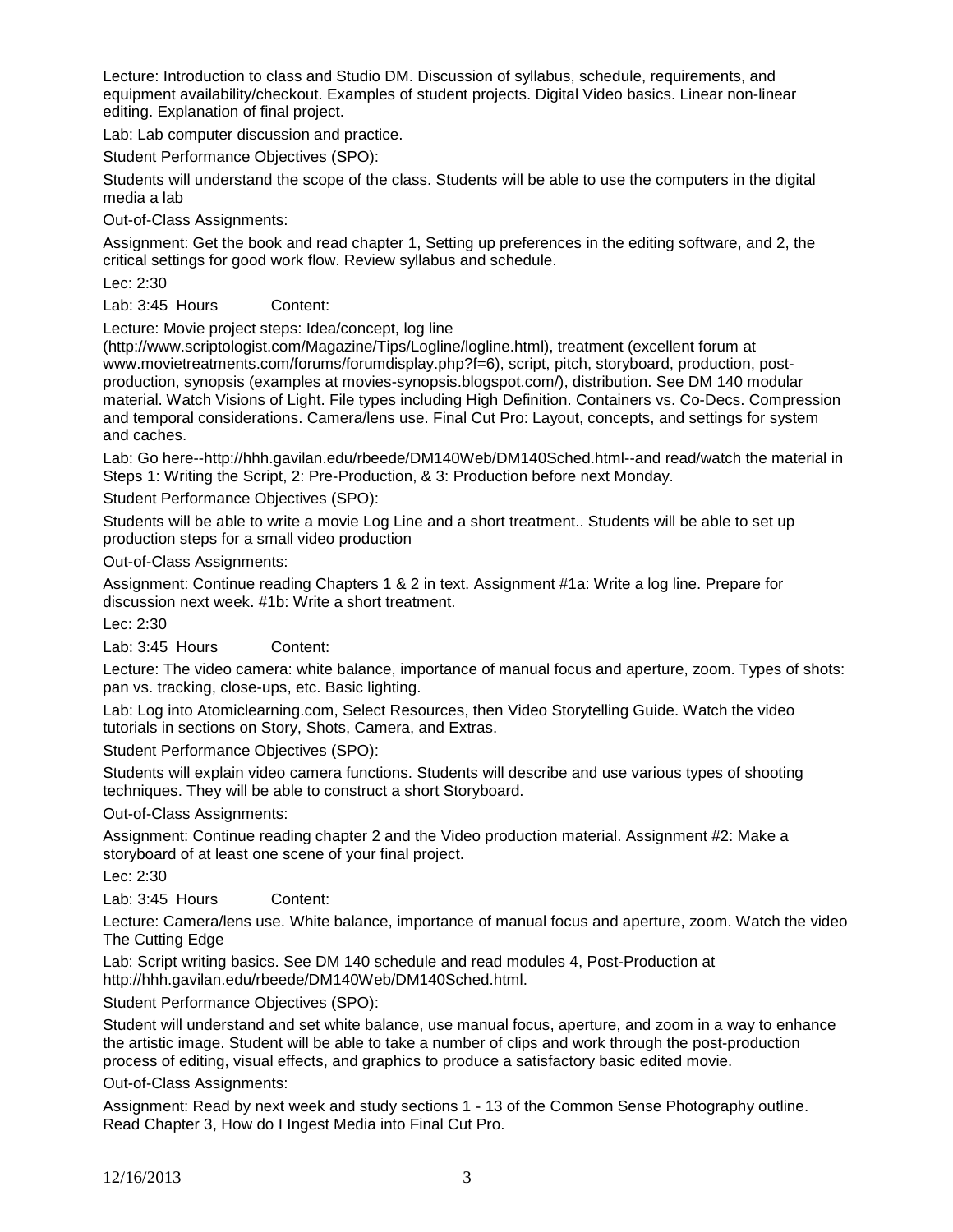Lec: 2:30

Lab: 3:45 Hours Content:

Lecture: Lighting. Sound recording, microphone types and patterns, cables/connectors, and placement concerns. Levels, limiting/compression, and automatic level control. Importance of shooting extra ambient/environmental sound. Watch more of the video The Cutting Edge. Transferring video.

Lab: Create a New video folder on BigDAV drive. Be sure to put your name on it--example: Bob\_Video\_Project-1. File types and special settings.

Copy the AVCHD folder from Class Box/RBeede/DM113\_Project-1 folder to your newly created Folder on the BigDAV hard drive. Be sure to set System and Audio/Video settings before ingesting.

Open FCP, choose Log and Transfer under the File Menu. Make sure the correct clips are in the window on the left. Review clips to find the ones you may need. You do not have to choose all of them. You can add additional ones at any time. Start Ingesting video into Final Cut Pro by adding (dragging) then to the queue.

Student Performance Objectives (SPO):

Student will understand types and patterns of common video oriented microphones enough, so that they will choose the correct microphone for a particular situation. Student will understand mic placement and ambient sound, so that can obtain satisfactory sound for a given situation. Student will understand the basics of lighting a scene, so that they can create interesting and aesthetic cinematography.

Out-of-Class Assignments:

Assignment: Take this crash course in lighting at http://techlearning.com/article/1162. Read chapter 4, Which Editing Technique Fits My Style.

Lec: 2:30

Lab: 3:45 Hours Content:

Lecture: Basic tools for editing in FCP. Basic editing procedures. Editing on the timeline using the Slip, slide, razor blade, roll, and ripple tools. 3 point edits.

Lab: Work through chapter 3, How do I Ingest Media into Final Cut Pro? & 4, Which Editing Technique Fits My Style and do a very basic edit of the material that you just ingested (transferred).

Student Performance Objectives (SPO):

Student will ingest video into the computer from a SD memory card. Student will edit clips together to produce a video story that makes reasonable sense.

Out-of-Class Assignments:

Assignment: Gather people, equipment, make plans, for shooting. Refine story/script. Get camera together. Read manuals for the camera you might want to use. The large HMC40 camcorder reading material is here. The small original HDC-HS100K camcorder manual is here. The New small HDC-TM900 camcorder manual is here.

Read this article on WorkFlow.

Lec: 2:30

Lab: 3:45 Hours Content:

Lecture: Workflow and the art of editing. Creative use of transitions. What they imply. Adding fades and dissolves using opacity.

Lab: Work on the class video. Finish a basic edit so that the story is logical. Trim edit points to add rhythm within timing constrictions. Show instructor.

Student Performance Objectives (SPO):

Student will understand editing workflow and artistic concepts. Student will apply fades and dissolves in an artistic manner. Student will create a logical story from a set of video clips.

Out-of-Class Assignments:

Assignment: #2: Read this interview with editor, Walter Murch. It is found at

http://www.apple.com/pro/profiles/murch/. Write a short 1/2 page commentary on what you read. Read Chapter 5 on sound mixing for video using Final Cut Studio.

Lec: 2:30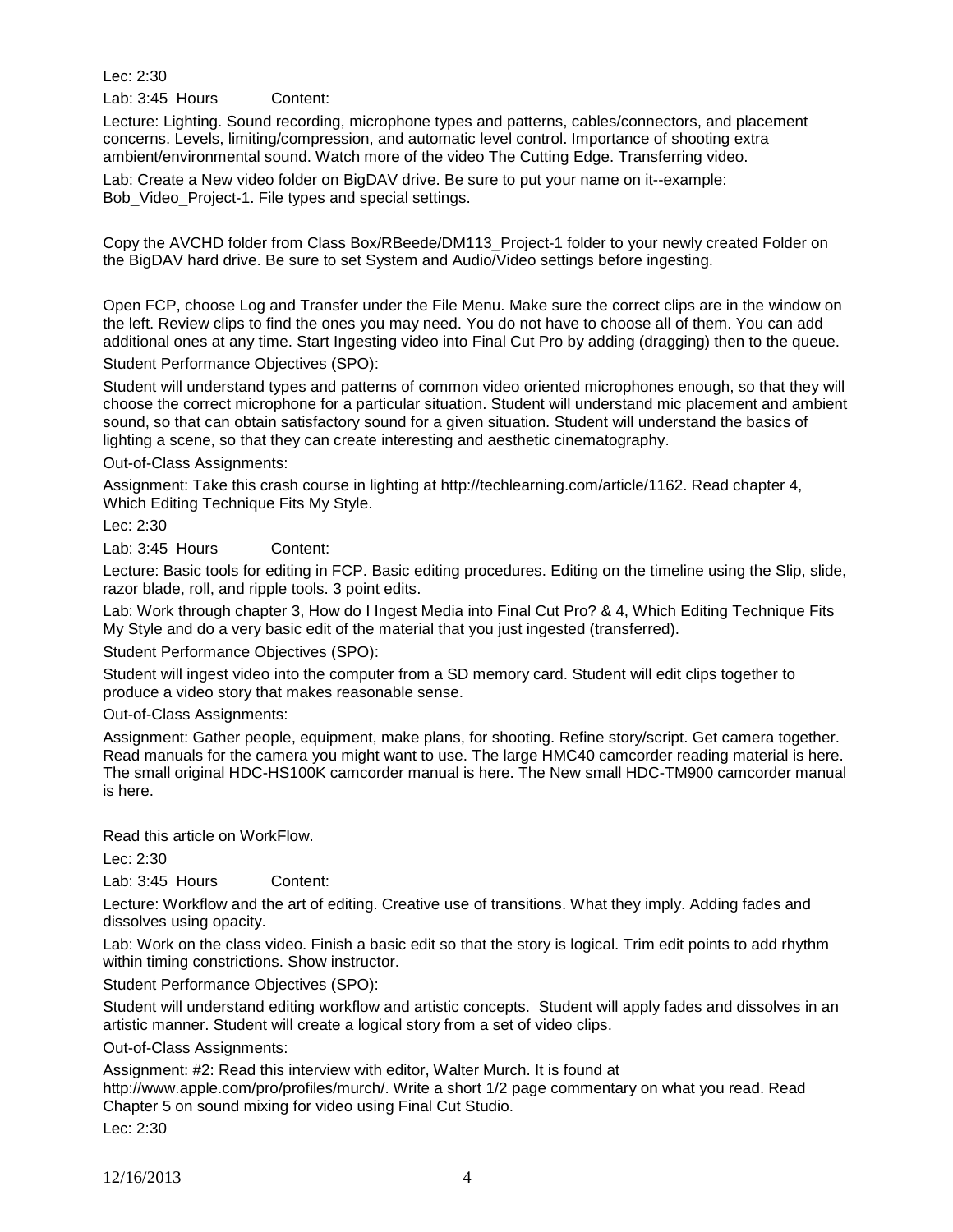Lab: 3:45 Hours Content:

Lecture: Creative use of transitions. Using transitions and setting parameters. Pre-production and production tips for shooting the project.

Lab: Work on your class video. Add transitions. Try both ways of doing a cross dissolve.

Student Performance Objectives (SPO):

Students will add transitions to a basic edited movie, so that the clips are connected and smoothly flow from one scene to another. They will set the transition parameters, so the clip works with the scene content.

Out-of-Class Assignments:

Assignment: Read this short article: Digital Kitchen: Creativity in the Blood about editing of True Blood for HBO. http://www.apple.com/pro/profiles/digitalkitchen/ and review steps 3 & 4 at http://hhh.gavilan.edu/rbeede/DM140Web/DM140Sched.html

### Lec: 2:30

Lab: 3:45 Hours Content:

Lecture: Creating titles, credits, and other motion graphics. Using still photos and montage. Design principles for text on screen. Font types (serif and sans-serif), drop shadows, size, color, and broadcast concerns. Cheating using LiveType for motion graphics.

Lab: Continue editing. Finish class video. Be ready to present to class next week.

Student Performance Objectives (SPO):

Students will create well-designed movie titles and credits.

Out-of-Class Assignments:

Assignment: Read chapters 7 on High end effects compositing, 8 on creating Motion Graphics, and 9 on the use of filters. Continue editing during open lab times. Finish shooting your project video.

Lec: 2:30

Lab: 3:45 Hours Content:

Lecture: Sound. Audio: levels, frequency, voice over, looping, and music.

Lab: Finish basic edit. Mix sound. Add effects if desirable.

Student Performance Objectives (SPO):

Student will be able to explain the basics of sound and its perception (e.g., waves, frequency/pitch, amplitude/volume and loudness, dBs for measurement). They will produce voiceovers and use sound effects in a visual movement to enhance the emotional experience.

Out-of-Class Assignments:

Assignment: Review chapter 5 on sound track editing. Follow these links to watch videos that display sound designers in action.

Lec: 2:30

Lab: 3:45 Hours Content:

Discussion: Completion of class project and working on Final Project.

Lecture: Moving still images. Techniques for fast and slow motion--when to use to enhance realism or emotional value. Compositing and mattes. Using Motion effects, keyframes, and tweening.

Lab: Make sure you have sound and add text for credits and titles to the class project. Add some basic motion effects if needed. Use compositing when necessary.

Finish class project. It should display good editing; sound effects, dialog, and music; titles and credits; stills, and some compositing. Show instructor when complete.

Start ingesting Final Project Clips.

Student Performance Objectives (SPO):

Student will understand and create visual movement. Student will understand the importance of detail in movie making and apply it to a video project. Student will add text titles and credits to a visual story and when necessary, add lower 3rds, text explanations, and scene introductions.

Out-of-Class Assignments: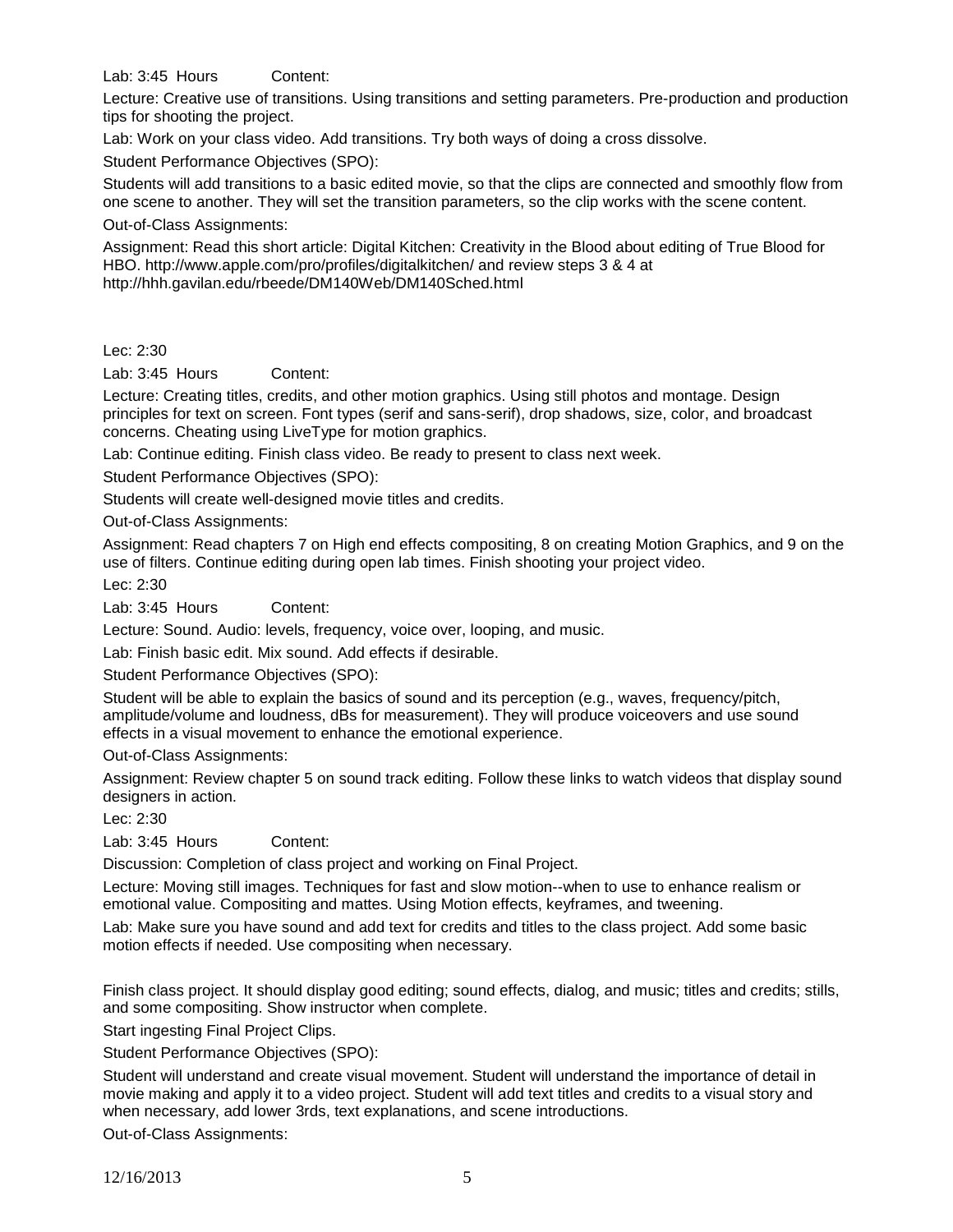Assignment: Review Chapters 1 to 9 and The Cutting Edge. Shoot any scenes needed for completion of your visual story.

Lec: 2:30

Lab: 3:45 Hours Content:

Lecture: Filters and key frames. Color gamut and correction in FCP. Color, luma, and green screen keying.

Lab: Work on Final Project. Do rudimentary color correction and filtering.

Student Performance Objectives (SPO):

Students will apply filtering and color correction to visual imaging. They will understand keyframes and apply them to create visual effects that change over time.

Out-of-Class Assignments:

Assignment: Review your final project and determine what type of motion and basic compositing would enhance your video.

Lec: 2:30

Lab: 3:45 Hours Content:

Lecture: Filter tricks for creating altered environments, emotion enhancement, and dated film looks. Questions on Motion, effects, and compositing.

Lab: Work on Final Project. Continue color correction, add filters for cleaning and/or visual effects. Eliminate background in green screen video using keying.

Student Performance Objectives (SPO):

Student will produce video with consistent color and look. Student will perform a composite of a character against a outdoor background.

Out-of-Class Assignments:

Assignment: Read chapter 10.

Lec: 2:30

Lab: 3:45 Hours Content:

Lecture: Advanced sound design: frequency effects, dynamic control using limiting, compression, and noise reduction. Reverb and environment parameters for more realism.

Lab: Sound track to your project using GarageBand, SoundTrack Pro, or go to freeplaymusic.com. Note the actual music clips that you used. These must go in the credits.

Student Performance Objectives (SPO):

Student will understand basic acoustics and technology used to enhance sound. Student will reduce unwanted ambient sounds in the movie. They will be able to create artificial sonic environments and sound effects. They will design a custom music/sound track.

Out-of-Class Assignments: Read step 4, Post-production, and step 5, Distribution, at http://hhh.gavilan.edu/rbeede/DM140Web/DM140Sched.html

Lec: 2:30

Lab: 3:45 Hours Content:

Lecture: Questions on Motion, filter effects, and compositing. Compression, transcoding, and preparing video for DVD, Blue Ray discs, web streaming, and Smartphones.

Lab: Export your video in H.264 format and burn on a DVD as data file (i.e., not a video DVD) as follows.

When finished editing, Export your movie as a Quicktime conversion (under file menu) and select the size that you need. Do not use a size setting over 720 in either direction. For an example, see web Movie test here. It shows the movie in the "To Studio DM" web page.

Go under the File menu, choose Export using QuickTime conversion. Set up the Video and Audio parameters as illustrated by these screen prints: QT1, QT2, QT3, QT4. I used a size that works very well for full HD video. Keeping size small is one of the best ways to reduce download problems.

Now make sure your movie is placed in your web site Root folder and in the Media folder.

Make a copy of your movie using name DM113 YourName Sp11-Final. Test your movie to see that it looks GOOD. Have someone else test it too!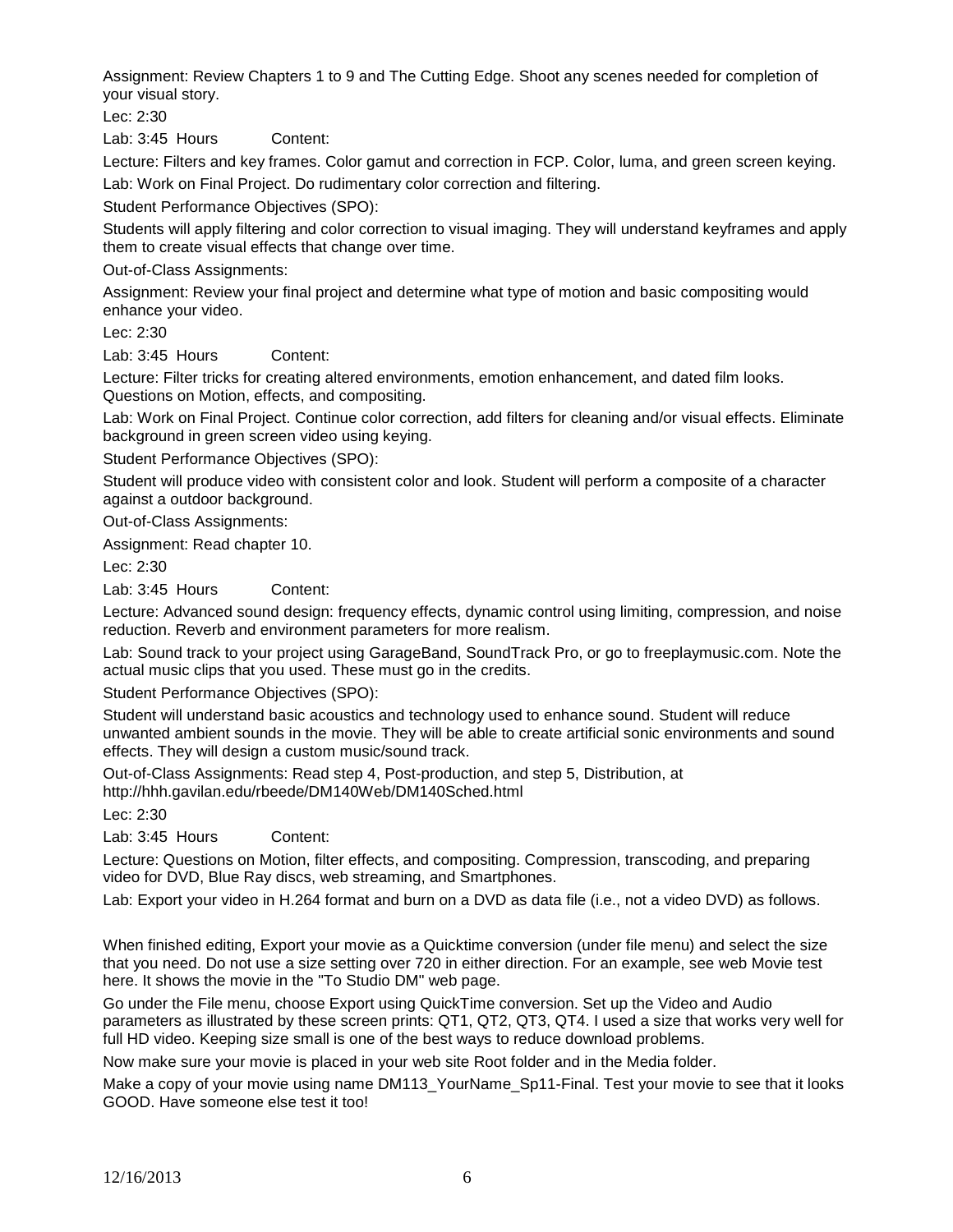Insert a DVD and Copy the movie to the DVD or the window that it will come up. We will have enough time on Final's day to do this, but we will not have enough time to finish your editing. In other words, make sure it is done!

Student Performance Objectives (SPO): Students will understand various codecs for distribution and transcode their video project for display on DVDs, Smartphones, and in-classroom display.

Out-of-Class Assignments:

Assignment: Work on Final Project format conversion for the final presentation.

Lec: 37:30 Lab: 56:15 Hours Content: Student Performance Objectives (SPO): Out-of-Class Assignments:

2 HoursFinal

# **METHODS OF INSTRUCTION:**

- Hybrid Online

# **METHODS OF EVALUATION:**

CATEGORY 1 - The types of writing assignments required:

Percent range of total grade: 20 % to 30 %

- Written Homework
- Reading Reports
- Term or Other Papers

If this is a degree applicable course, but substantial writing assignments are not appropriate, indicate reason:

- Course primarily involves skill demonstration or problem solving

CATEGORY 2 -The problem-solving assignments required:

Percent range of total grade: 10 % to 40 %

- Field Work
- Quizzes
- Exams
- Other: Project

CATEGORY 3 -The types of skill demonstrations required: Percent range of total grade: 30 % to 40 %

- Class Performance/s
- Field Work
- Performance Exams

CATEGORY 4 - The types of objective examinations used in the course: Percent range of total grade: 20 % to 30 %

- Multiple Choice
- True/False
- Matching Items
- Completion
- Other: Writing explanation of concept